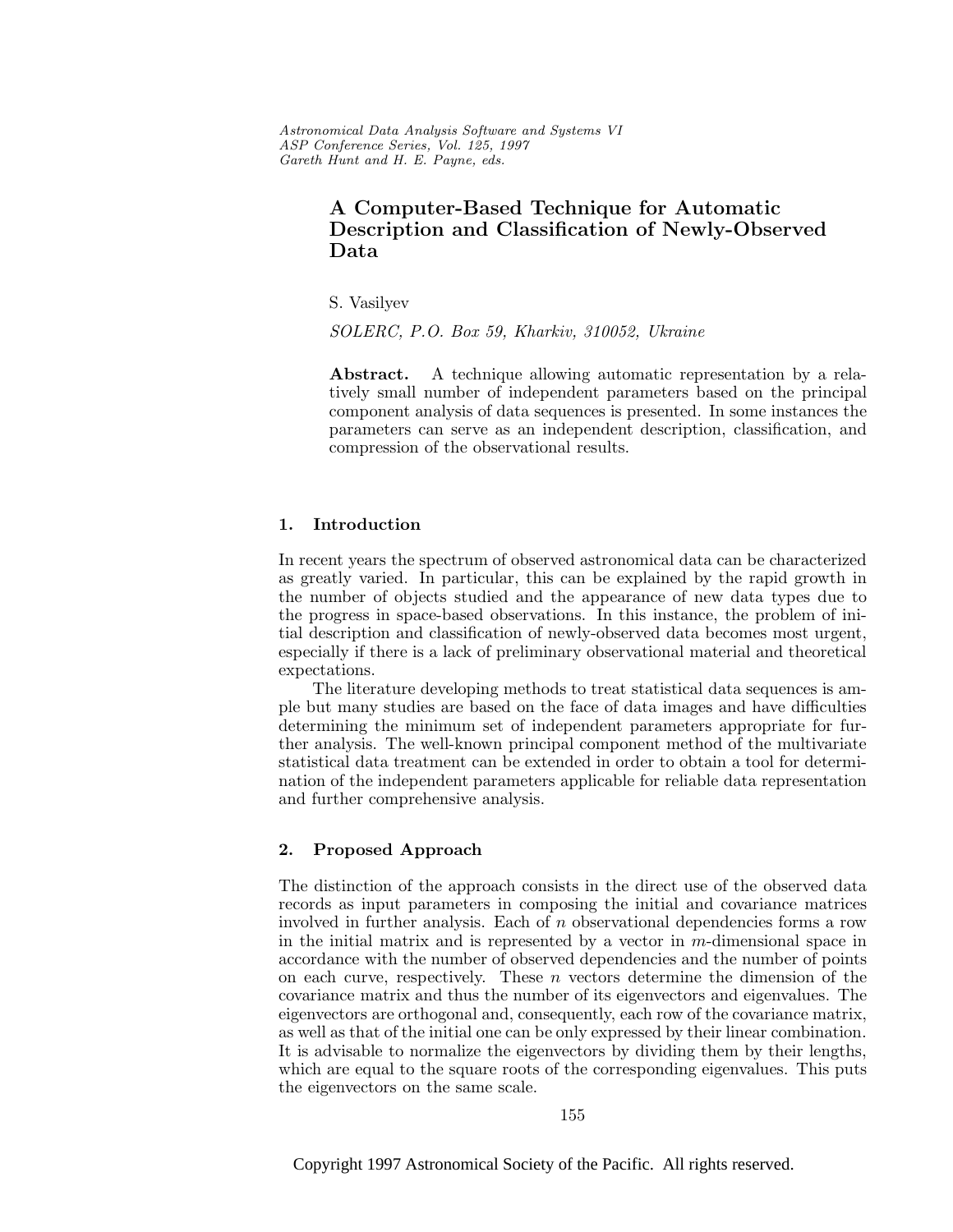156 *Vasilyev*

Finding the eigenvalues often makes it possible to represent the initial matrix with needed accuracy by taking a linear combination of a relatively small number of principal components corresponding to the largest eigenvalues and so bearing most of the information on the data (Genderon & Goddard 1966). The other principal components are usually responsible for the random noise in observations and can be neglected from consideration (Lorge & Morrison 1938). The quality of data representation can be controlled with a test matrix composed of linear combinations of the principal components multiplied by the corresponding eigenvalues.

Generally, analytical functions for the selected principal components can be found by fitting, and we obtain the data being analytically represented in addition. In this case, all of the initial dependencies can be easily calculated as linear combinations of the functions, which are presumably described by a minimum parameter set. We have developed an interactive computer package which can automatically describe some kinds of data by principal components. The software also performs the preliminary data fitting on the measurements, which are not uniformly tabulated observational records. The procedure of finding the largest eigenvalues and corresponding eigenvectors, or principal components, is based on the algorithm presented in Simonds (1963). The approach has been successfully applied to describe all of the variety of the asteroid polarization phase dependencies (Vasilyev 1994) and tested for some other types of data. We have found two principal components which are adequate to represent any polarization curve belonging to the analyzed assemblage and even for data not involved in the initial analysis. The corresponding eigenvalues  $\lambda_1$  and  $\lambda_2$  can be considered as new parameters instead of the widely used system of four interdependent parameters  $(P_{\min}, \alpha_{\min}, \alpha_0, \text{ and } h)$ , and are more suitable for further analysis (Vasilyev 1996).

Expressions obtained for the principal components can be used to describe new data and gappy observational dependencies. In the case of asteroids, the method allows the synthesis of the polarization curves using only three observations and shows a better fit to the data compared to other fitting techniques tried. The power of this method is its intrinsic ability to find the principal peculiarities appropriate to all the data under study. It can be efficiently used for restoring truncated data records and rationally planning further observations.

Although the principal component method itself does not imply knowledge of the physical nature of the analyzed data, it often allows connection of the principal components with the physical parameters of the objects. In particular, we have found that both of the principal components of the family of asteroid polarimetric phase curves have physical meanings and the fit correlations were determined.

Additional useful possibilities give the correlative diagrams of the largest eigenvalues corresponding to the first principal components. These diagrams do not exhibit any mutual correlation between the eigenvalues, of course, as it is required by the technique. However, they may reveal the differences in properties among the analyzed data and can be successfully used for independent classification of the studied objects (Tholen 1984; Vasilyev 1996).

As the number of the principal components and corresponding eigenvalues used for the data representation is usually much smaller than that of the observed dependencies, we obtain an alternative tool for compact data storage. The problem of finding the balance between the required accuracy of the data